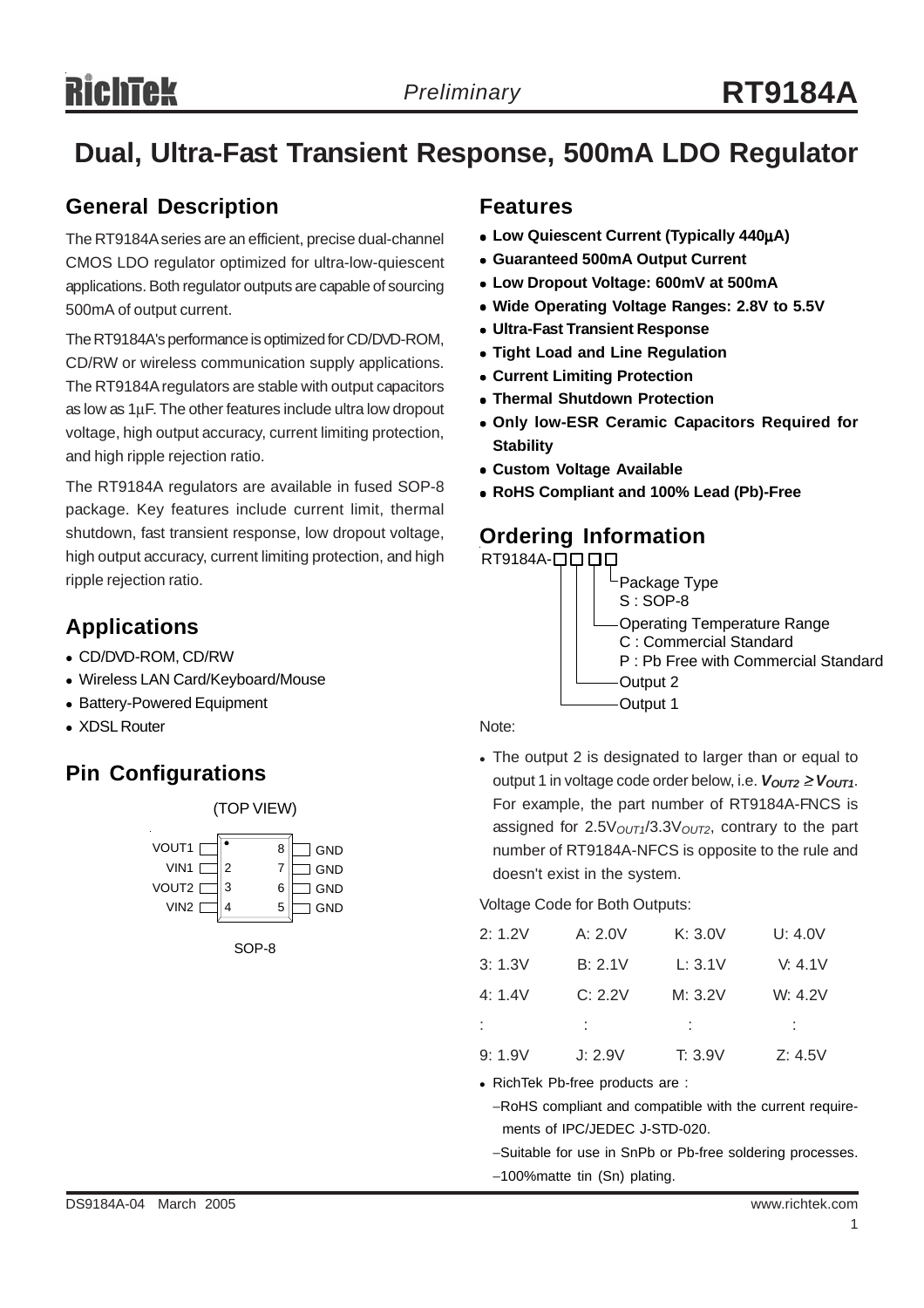## **Typical Application Circuit**



**Note: To prevent oscillation, a 1**µ**F minimum X7R or X5R dielectric is strongly recommended if ceramics are used as input/output capacitors. When using the Y5V dielectric, the minimum value of the input/output capacitance that can be used for stable over full operating temperature range is 3.3**µ**F. (see Application Information Section for further details)**

## **Function Block Diagram**



## **Functional Pin Description**

| Pin No. | <b>Pin Name</b>   | <b>Pin Function</b>      |  |  |
|---------|-------------------|--------------------------|--|--|
|         | VOUT <sub>1</sub> | Channel 1 Output Voltage |  |  |
| 2       | VIN1              | Channel 1 Supply Input   |  |  |
| 5,6,7,8 | <b>GND</b>        | Common Ground            |  |  |
| 3       | VOUT2             | Channel 2 Output Voltage |  |  |
|         | VIN2              | Channel 2 Supply Input   |  |  |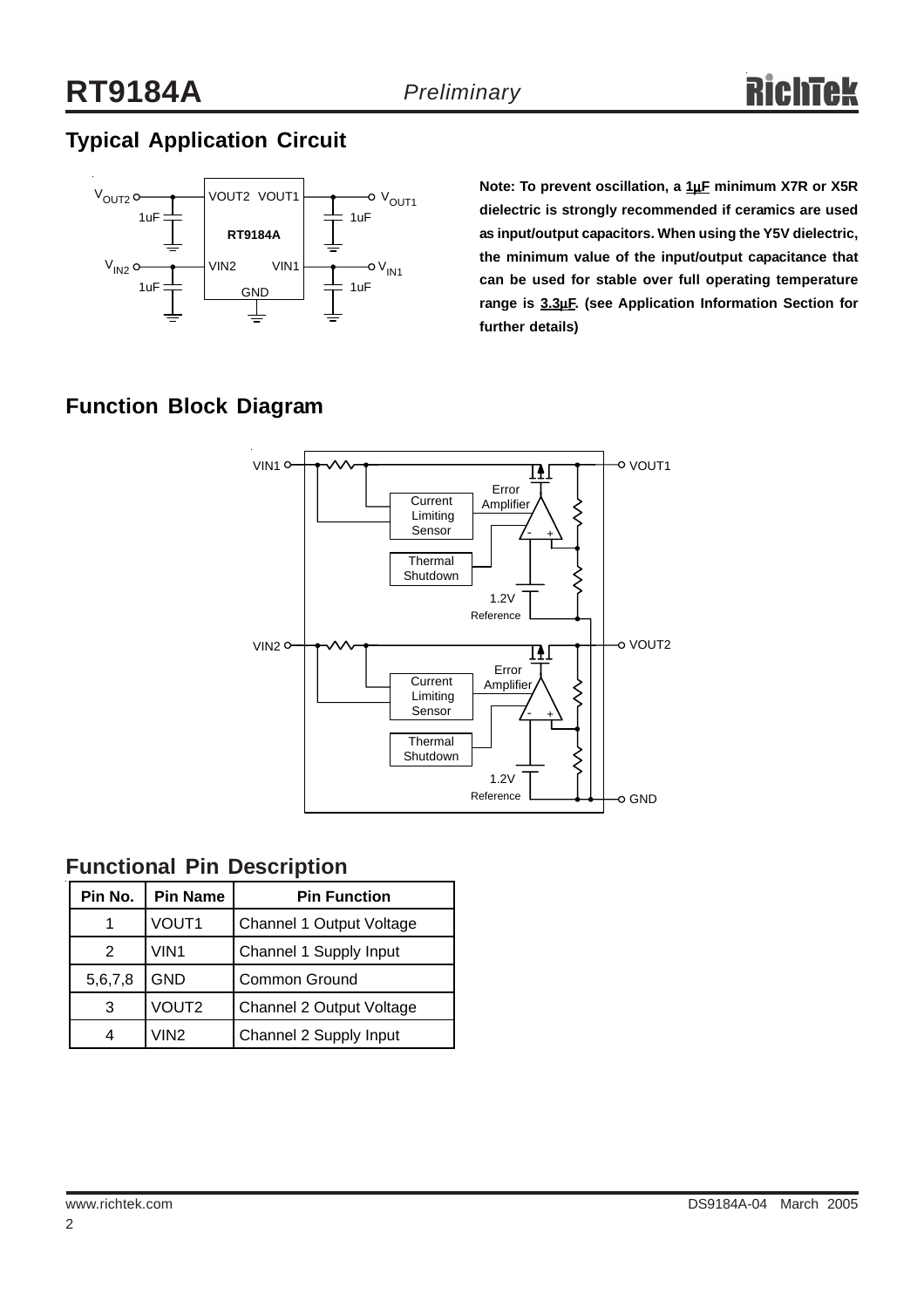## **Absolute Maximum Ratings** (Note 1)

| • Power Dissipation, $P_D @ T_A = 25^{\circ}C$ |  |
|------------------------------------------------|--|
|                                                |  |
| • Package Thermal Resistance (Note 7)          |  |
|                                                |  |
|                                                |  |
|                                                |  |
|                                                |  |
| • ESD Susceptibility (Note 2)                  |  |
|                                                |  |
|                                                |  |

## **Recommended Operating Conditions** (Note 3)

## **Electrical Characteristics**

(V<sub>IN</sub> = V<sub>OUT</sub> + 1V, or V<sub>IN</sub> = 2.8V whichever is greater, C<sub>IN</sub> = 1µF, C<sub>OUT</sub> = 1µF, T<sub>A</sub> = 25°C, for each LDO unless otherwise specified)

| <b>Parameter</b>                          | Symbol                   | <b>Test Conditions</b>                                     | Min                      | <b>Typ</b> | <b>Max</b>               | <b>Units</b>    |
|-------------------------------------------|--------------------------|------------------------------------------------------------|--------------------------|------------|--------------------------|-----------------|
| <b>Output Voltage Accuracy</b>            | $\Delta V_{\text{OUT}}$  | $I_{\text{OUT}} = 1 \text{mA}$                             | $-1$                     | --         | $+3$                     | %               |
| <b>Current Limit</b>                      | <sup>I</sup> LIM         | $R_{LOAD} = 1\Omega$                                       | 500                      | --         | --                       | mA              |
| Quiescent Current (both LDOs)<br>(Note 6) | ΙQ                       | $IOUT = 0mA$                                               | --                       | 440        | 600                      | μA              |
| Dropout Voltage<br>(Note 4)               | <b>V<sub>DROP</sub></b>  | $I_{OUT} = 500mA$                                          | --                       | 600        | $\sim$ $\sim$            | mV              |
| Line Regulation                           | $\Delta V$ LINE          | $V_{IN}$ = ( $V_{OUT}$ + 0.3V) to 5.5V,<br>$I_{OUT} = 1mA$ | $\overline{\phantom{a}}$ | 0.2        | $\overline{\phantom{m}}$ | %N              |
| Load Regulation<br>(Note 5)               | $\Delta V$ LOAD          | $1mA < I_{OUT} < 500mA$                                    | --                       | 30         | $\overline{\phantom{a}}$ | mV              |
| Power Supply Rejection Rate               | <b>PSRR</b>              | $f = 1kHz$ , $C_{OUT} = 1\mu F$                            | --                       | $-55$      | $\overline{\phantom{a}}$ | dB              |
| <b>Thermal Shutdown Protection</b>        | $T_{SD}$                 |                                                            | --                       | 170        | $\mathbf{u}$             | $\rm ^{\circ}C$ |
| <b>Thermal Shutdown Hysteresis</b>        | $\Delta$ T <sub>SD</sub> |                                                            | --                       | 40         | --                       | $\rm ^{\circ}C$ |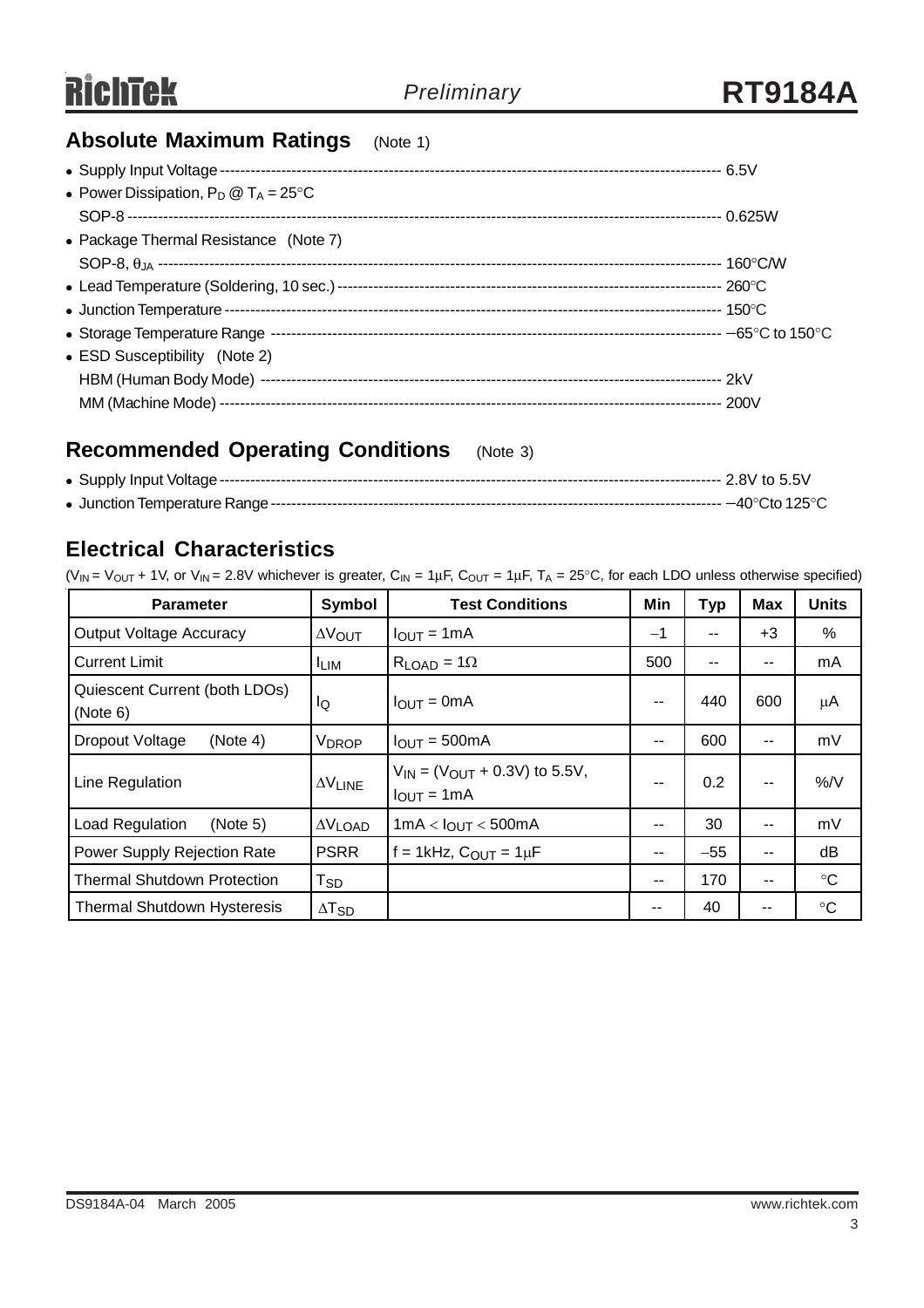## **RT9184A** *Preliminary*

- **Note 1.** Stresses listed as the above "Absolute Maximum Ratings" may cause permanent damage to the device. These are for stress ratings. Functional operation of the device at these or any other conditions beyond those indicated in the operational sections of the specifications is not implied. Exposure to absolute maximum rating conditions for extended periods may remain possibility to affect device reliability.
- **Note 2.** Devices are ESD sensitive. Handling precaution recommended.
- **Note 3.** The device is not guaranteed to function outside its operating conditions.
- **Note 4.** The dropout voltage is defined as V<sub>IN</sub> -V<sub>OUT</sub>, which is measured when V<sub>OUT</sub> is V<sub>OUT(NORMAL)</sub> − 100mV.
- **Note 5.** Regulation is measured at constant junction temperature by using a 20ms current pulse. Devices are tested for load regulation in the load range from 1mA to 500mA.
- **Note 6.** Quiescent, or ground current, is the difference between input and output currents. It is defined by  $I_Q = I_{IN} I_{OUT}$  under no load condition ( $I_{\text{OUT}}$  = 0mA). The total current drawn from the supply is the sum of the load current plus the ground pin current.
- **Note 7.**  $\theta_{JA}$  is measured in the natural convection at  $T_A = 25^\circ \text{C}$  on a low effective thermal conductivity test board of JEDEC 51-3 thermal measurement standard.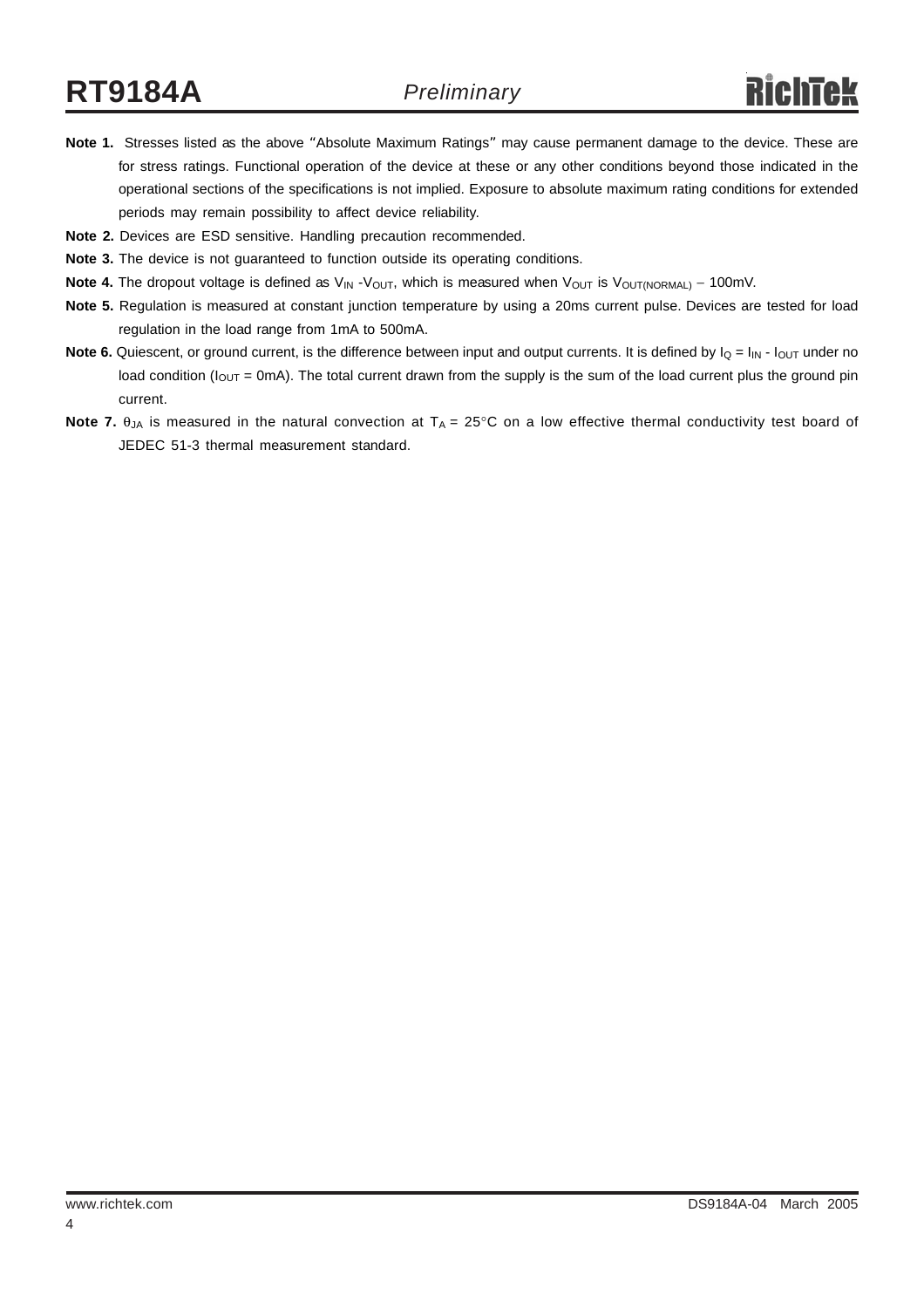## **Typical Operating Characteristics**











**Current Limit vs. Temperature**





DS9184A-04 March 2005 www.richtek.com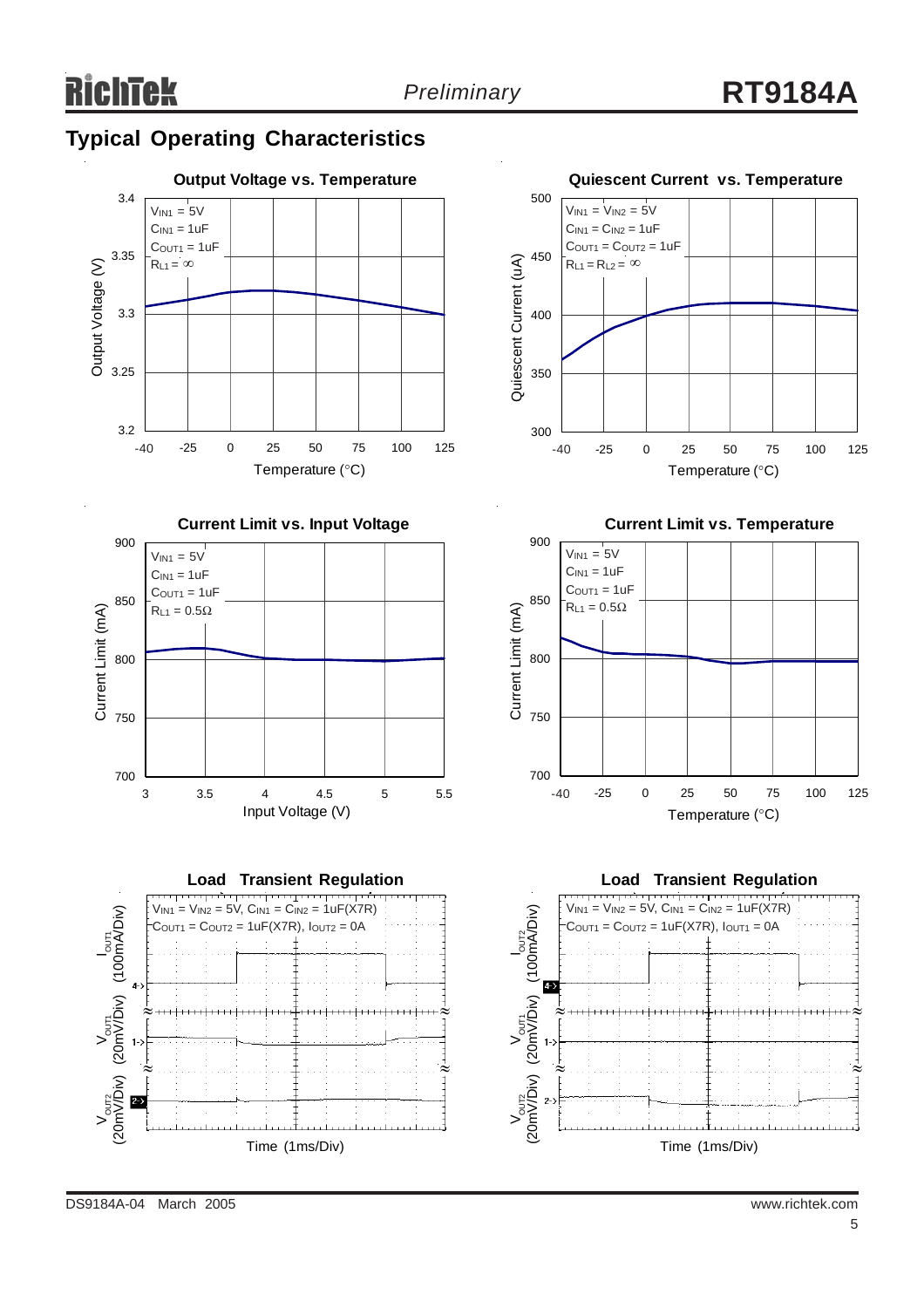

Time (1ms/Div)



**Line Transient Regulation**

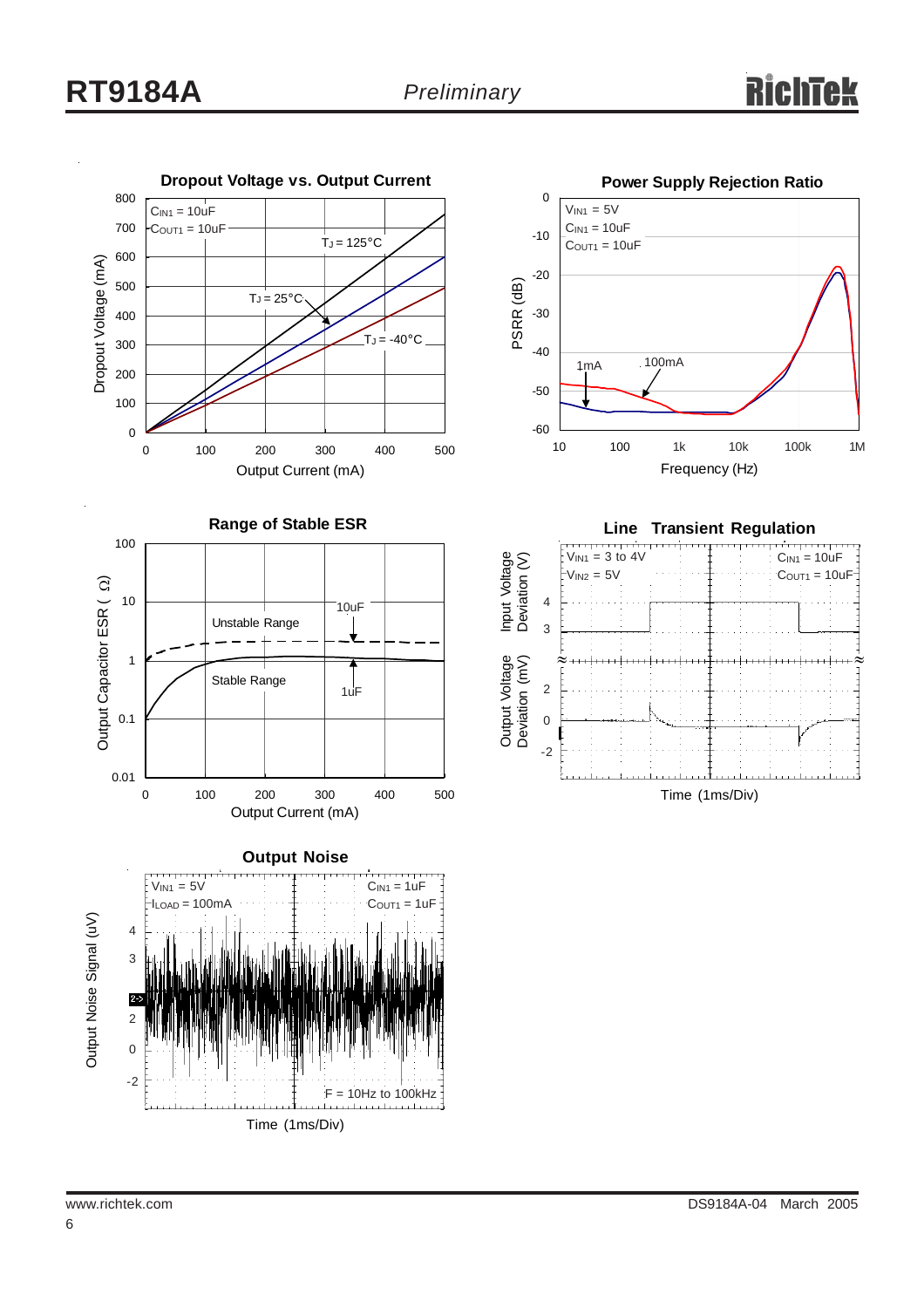## **Application Information**

Like any low-dropout regulator, the RT9184A requires input and output decoupling capacitors. The device is specifically designed for portable applications requiring minimum board space and smallest components. These capacitors must be correctly selected for good performance (see Capacitor Characteristics Section). Please note that linear regulators with a low dropout voltage have high internal loop gains which require care in guarding against oscillation caused by insufficient decoupling capacitance.

#### **Input Capacitor**

An input capacitance of  $\leq 1 \mu$ F is required between the device input pin and ground directly (the amount of the capacitance may be increased without limit). The input capacitor *MUST* be located less than 1cm from the device to assure input stability (see PCB Layout Section). A lower ESR capacitor allows the use of less capacitance, while higher ESR type (like aluminum electrolytic) require more capacitance.

Capacitor types (aluminum, ceramic and tantalum) can be mixed in parallel, but the total equivalent input capacitance/ESR must be defined as above to stable operation.

There are no requirements for the ESR on the input capacitor, but tolerance and temperature coefficient must be considered when selecting the capacitor to ensure the capacitance will be  $\leq 1 \mu$ F over the entire operating temperature range.

#### **Output Capacitor**

The RT9184A is designed specifically to work with very small ceramic output capacitors. The recommended minimum capacitance (temperature characteristics X7R or X5R) are 1µF to 4.7µF range with 10m $\Omega$  to 50m $\Omega$  range ceramic capacitors between each LDO output and GND for transient stability, but it may be increased without limit. Higher capacitance values help to improve transient.

The output capacitor's ESR is critical because it forms a zero to provide phase lead which is required for loop stability. (When using the Y5V dielectric, the minimum value of the input/output capacitance that can be used for stable over full operating temperature range is  $3.3 \mu$ F.)

#### **No Load Stability**

The device will remain stable and in regulation with no external load. This is specially important in CMOS RAM keep-alive applications.

#### **Input-Output (Dropout) Voltage**

A regulator's minimum input-to-output voltage differential (dropout voltage) determines the lowest usable supply voltage. In battery-powered systems, this determines the useful end-of-life battery voltage. Because the device uses a PMOS, its dropout voltage is a function of drain-tosource on-resistance,  $R_{DS(ON)}$ , multiplied by the load current:

 $V_{\text{DROPOUT}} = V_{\text{IN}} - V_{\text{OUT}} = R_{\text{DS(ON)}} \times I_{\text{OUT}}$ 

#### **Current Limit**

The RT9184A monitors and controls the PMOS' gate voltage, limiting the output current to 500mA (min.). The output can be shorted to ground for an indefinite period of time without damaging the part.

#### **Short-Circuit Protection**

The device is short circuit protected and in the event of a peak over-current condition, the short-circuit control loop will rapidly drive the output PMOS pass element off. Once the power pass element shuts down, the control loop will rapidly cycle the output on and off until the average power dissipation causes the thermal shutdown circuit to respond to servo the on/off cycling to a lower frequency. Please refer to the section on thermal information for power dissipation calculations.

#### **Capacitor Characteristics**

It is important to note that capacitance tolerance and variation with temperature must be taken into consideration when selecting a capacitor so that the minimum required amount of capacitance is provided over the full operating temperature range. In general, a good tantalum capacitor will show very little capacitance variation with temperature, but a ceramic

may not be as good (depending on dielectric type). Aluminum electrolytics also typically have large temperature variation of capacitance value.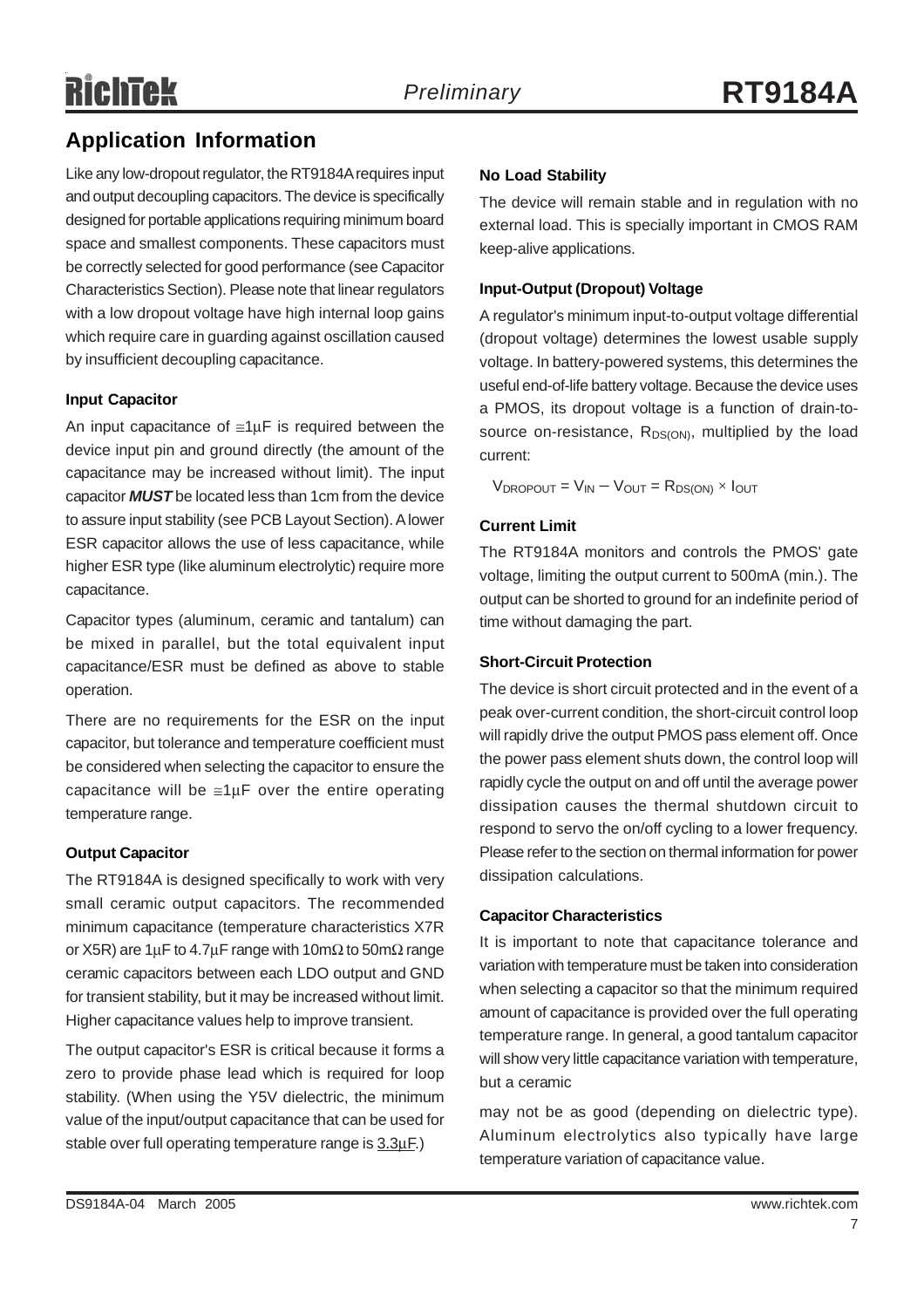## **RT9184A** *Preliminary*

Equally important to consider is a capacitor's ESR change with temperature: this is not an issue with ceramics, as their ESR is extremely low. However, it is very important in tantalum and aluminum electrolytic capacitors. Both show increasing ESR at colder temperatures, but the increase in aluminum electrolytic capacitors is so severe they may not be feasible for some applications.

#### **Ceramic:**

For values of capacitance in the 10µF to 100µF range, ceramics are usually larger and more costly than tantalums but give superior AC performance for by-passing high frequency noise because of very low ESR (typically less than 10mΩ). However, some dielectric types do not have good capacitance characteristics as a function of voltage and temperature.

Z5U and Y5V dielectric ceramics have capacitance that drops severely with applied voltage. A typical Z5U or Y5V capacitor can lose 60% of its rated capacitance with half of the rated voltage applied to it. The Z5U and Y5V also exhibit a severe temperature effect, losing more than 50% of nominal capacitance at high and low limits of the temperature range.

X7R and X5R dielectric ceramic capacitors are strongly recommended if ceramics are used, as they typically maintain a capacitance range within ±20% of nominal over full operating ratings of temperature and voltage. Of course, they are typically larger and more costly than Z5U/Y5U types for a given voltage and capacitance.

#### **Tantalum:**

Solid tantalum capacitors are recommended for use on the output because their typical ESR is very close to the ideal value required for loop compensation. They also work well as input capacitors if selected to meet the ESR requirements previously listed.

Tantalums also have good temperature stability: a good quality tantalum will typically show a capacitance value that varies less than 10~15% across the full temperature range of 125°C to -40°C. ESR will vary only about 2X going from the high to low temperature limits.

The increasing ESR at lower temperatures can cause oscillations when marginal quality capacitors are used (if the ESR of the capacitor is near the upper limit of the stability range at room temperature).

#### **Aluminum:**

This capacitor type offers the most capacitance for the money. The disadvantages are that they are larger in physical size, not widely available in surface mount, and have poor AC performance (especially at higher frequencies) due to higher ESR and ESL.

Compared by size, the ESR of an aluminum electrolytic is higher than either Tantalum or ceramic, and it also varies greatly with temperature. A typical aluminum electrolytic can exhibit an ESR increase of as much as 50X when going from 25°C down to -40°C.

It should also be noted that many aluminum electrolytics only specify impedance at a frequency of 120Hz, which indicates they have poor high frequency performance. Only aluminum electrolytics that have an impedance specified at a higher frequency (between 20kHz and 100kHz) should be used for the device. Derating must be applied to the manufacturer's ESR specification, since it is typically only valid at room temperature.

Any applications using aluminum electrolytics should be thoroughly tested at the lowest ambient operating temperature where ESR is maximum.

#### **PCB Layout**

Good board layout practices must be used or instability can be induced because of ground loops and voltage drops. The input and output capacitors *MUST* be directly connected to the input, output, and ground pins of the device using traces which have no other currents flowing through them.

The best way to do this is to layout  $C_{IN}$  and  $C_{OUT}$  near the device with short traces to the  $V_{IN}$ ,  $V_{OUT}$ , and ground pins.

The regulator ground pin should be connected to the external circuit ground so that the regulator and its capacitors have a "single point ground".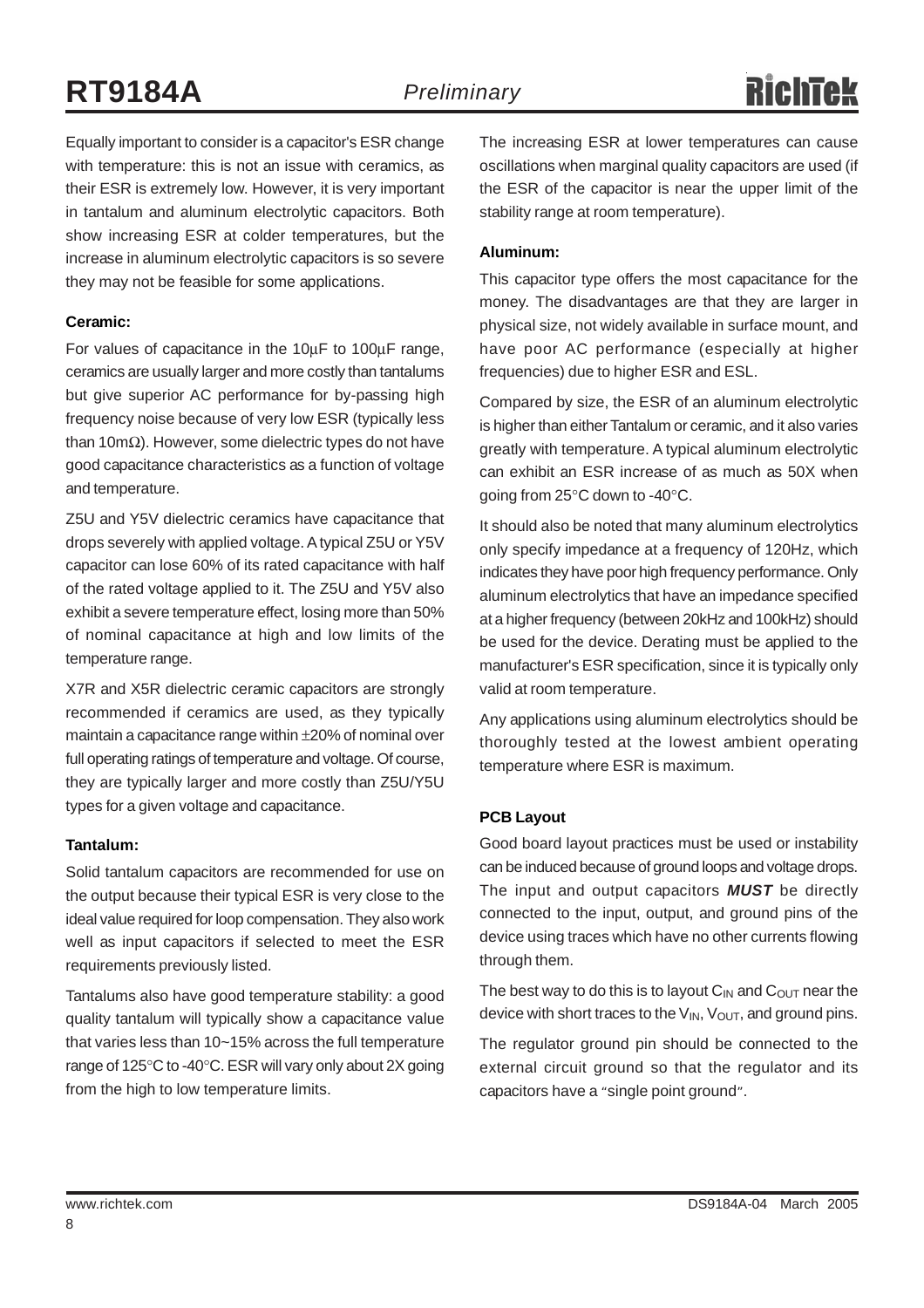# **RichTek**

It should be noted that stability problems have been seen in applications where "vias" to an internal ground plane were used at the ground points of the device and the input and output capacitors. This was caused by varying ground

potentials at these nodes resulting from current flowing through the ground plane. Using a single point ground technique for the regulator and it's capacitors fixed the problem. Since high current flows through the traces going into  $V_{IN}$  and coming from  $V_{OUT}$ , Kelvin connect the capacitor leads to these pins so there is no voltage drop in series with the input and output capacitors.

Optimum performance can only be achieved when the device is mounted on a PC board according to the diagram below: